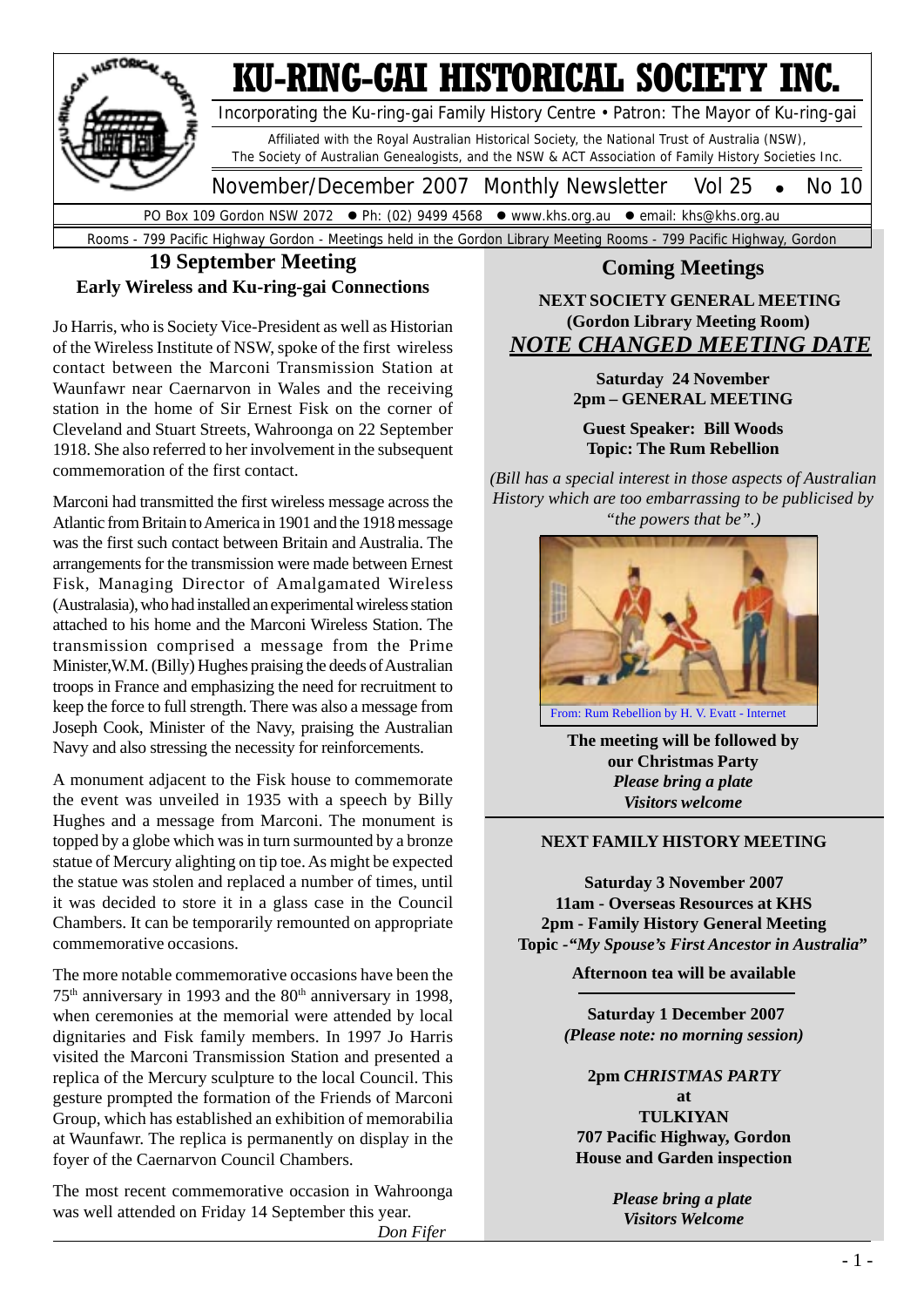#### **MEETINGS ON 19 SEPTEMBER**

#### Wednesday, 19 September saw two meetings – our regular General Meeting followed by the Annual Meeting.

#### **General Meeting**

President Kevin Callinan gave the customary reports on current activities including the new Display Case on wartime memorabilia, progress on preserving the Society's Collection, the Society's participation at the Fisk memorial celebration on Friday 14 September and the Tulkiyan Open Day on Sunday 16 September.

#### **Annual Meeting**

The formal matters required by our Rules were handled expeditiously including:

- approval of the minutes of the previous annual meeting

- President Kevin's presentation of the Executive Report (a copy of which was mailed to members with the last Newsletter)

- a Treasurers Report by Treasurer Doug Milne

- the appointment of the new Committee (details in this Newsletter)

- appointment of Reg Wallin as auditor

#### **Speaker**

At the conclusion of the meetings Jo Harris spoke on Early Wireless and Ku-ring-gai connections. Jo, who is Society Vice-President as well as Historian of the Wireless Institute of NSW, spoke specifically of the first wireless contact between the Marconi Transmission Station at Waunfawr near Caernarvon in Wales and the receiving station in the home of Sir Ernest Fisk on the corner of Cleveland and Stuart Streets, Wahroonga. This took place on 22 September 1918. She also referred to her involvement in the subsequent commemoration of the first contact.

#### **19 SEPTEMBER AGM COMMITTEE FOR 2007/2008**

The Annual Meeting on 19 September appointed the following to the Committee:

President: Kevin Callinan

Vice Presidents: Ann Barry; Jo Harris

Secretary: Don Fifer

Treasurer: Doug Milne

Committee members: Kerrin Cook; Helen Davies: Jennifer Harvey; Jenny Joyce and David Wilkins.

Max Farley remains as Immediate Past President.

The only change is the addition of Jenny Joyce to whom we offer a warm welcome.

Reg Wallin was re-appointed as Auditor.

#### **GRANT FROM COUNCIL**

Ku-ring-gai Council has approved a grant to enable the Society to purchase equipment and software to implement a disaster recovery plan should one or more of our networked computers fail. This will ensure that rather than having to rebuild each computer by loading each piece of software and each application an image of the configuration of each computer will be available and simply reloaded to any failed computer.

The grant will also enable the Society to have a license for one computer to access Ancestry.com thus opening up the vast array of resources from that site to members. We are grateful to Council for this grant.

#### **YEAR'S END IN SIGHT**

There is a lot of water to cross under a lot of bridges between now and the end of December but, believe it or not, this is our last Newsletter for the year. In addition to the Society's 17 November Meeting and the Family History group's regular 3 November meeting and Christmas gathering (Saturday 1 December) there will be nothing by way of meetings until the Society meets on Wednesday evening, 16 January.

It has been a busy and productive year made possible by the work and support of so many members to whom we wish goodwill, health, happiness – and "thanks".

#### **RESEARCH CENTRE CLOSURE**

Our Centre will be closed from  $15<sup>th</sup>$  December until 7th January.

#### **QUIZ**

The aim here is to match these notable architects with the significant Ku-ring-gai buildings with which they are linked.

*The architects are:*

Augustus Aley; Sydney Ancher; Walter Burley Griffin; Horbury Hunt; Richard Joseland; Sir John Sulman; Bertrand J Waterhouse; Wm Hardy Wilson

#### *The buildings are:*

Eryldene, 17 McIntosh St, Gordon

Greystanes (now Mt Alverna) 49/51Burns Rd, Wahroonga

Ingleholme, 17 Boomerang St, Turramurra

Morningside, cnr Maples Av/Werona Av, Killara

Pibrac, 11 Pibrac Av, Warrawee

Poyntzfield, 3 Maytone Av, Killara (since altered)

Coppins, 29 Telegraph Rd, Pymble

Tulkiyan, 707 Pacific Highway, Gordon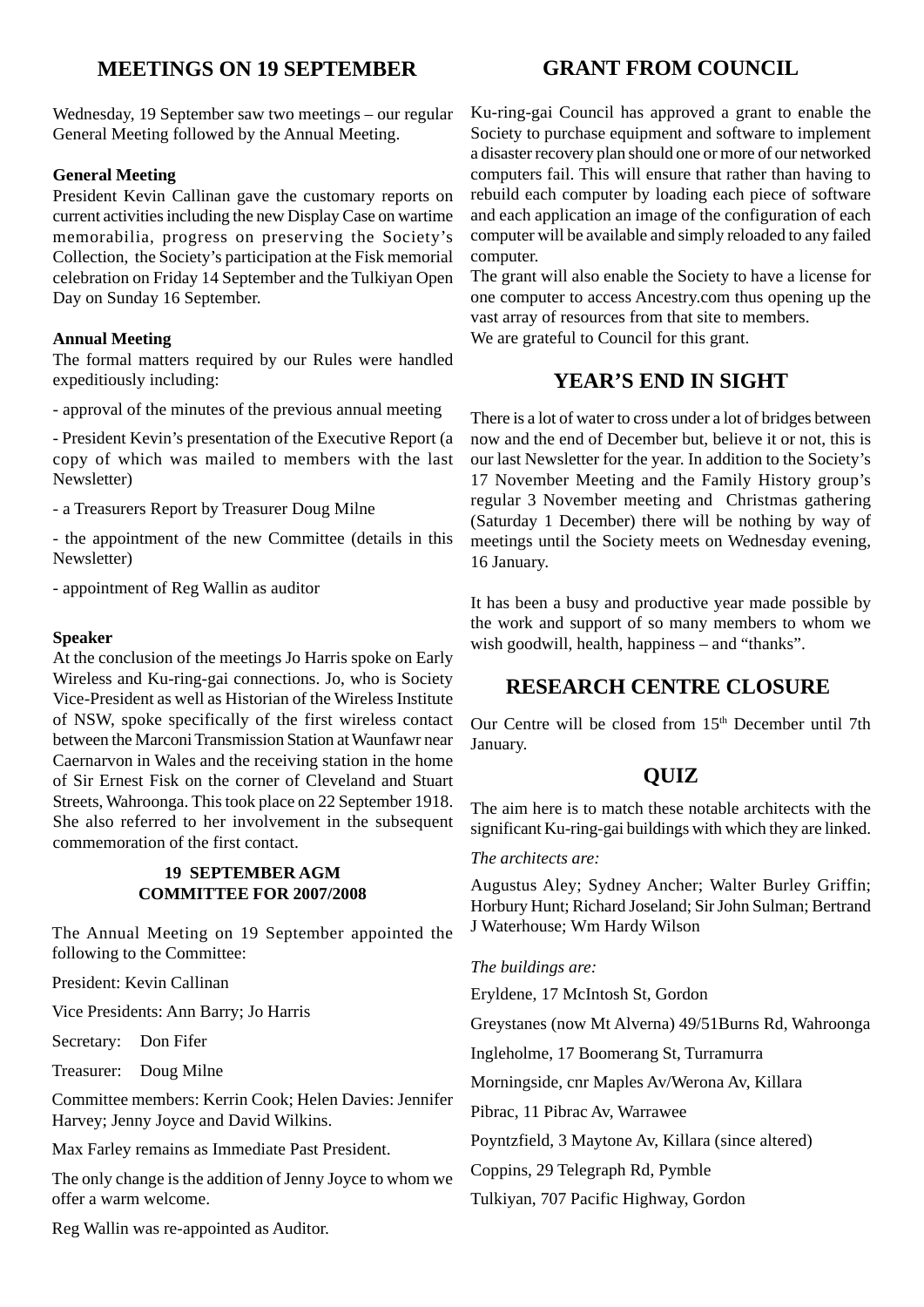#### **RECENT ACQUISITIONS**

*Picture of Sydney and Strangers Guide in NSW for 1839*. James Macelhose. Reprinted from the original by John Ferguson in association with the Royal Australian Historical Society in 1977. 190 pages.

*Men and a River (Richmond River District 1828-1892)* by Louise Tiffany Daley. Melbourne University Press (1966). Indexed. 200 pages.

*Currency Lass – The Story of a Young Woman in the Convict Town of Sydney and the South Seas* by Margaret Reeson (1985). An Albatross book of 270 pages. The subject, Mary Hassall (1799-1825), was a sister of Rev Thomas Hassall and wife of Rev Walter Lawry, a Missionary in Tonga and New Zealand. She died in 1825 soon after giving birth to her fourth child.

#### **ORAL HISTORY**

Have you ever wished that you had a recording of the meeting with a relative or friend where they disclosed information about one or more of your relatives or perhaps what it was like living 'where and when'.

Recordings of simple events such as these and more comprehensive structured interviews are what make oral history an important part of our family and or local history.

There are many opportunities to put these skills to use recording the lives of senior citizens who have resided locally for many years as well as getting information to put the leaves on the family tree.

If you are interested the Society will be conducting early in the New Year a short course on how to prepare for, conduct an oral history interview and record the subsequent information.

Please contact either Kevin Callinan or Ann Barry to indicate your interest. We have a number of local citizens who have expressed an interest in being interviewed. This is your opportunity to learn new skills and meet some very interesting people.

### **AN OAK TREE WITH HISTORY**

From an entertaining talk given by Effie Bland to the Kuring-gai Historical Society many years ago Kerrin Cook is quite convinced that her Oak tree is one of the ones which she talked about. Effie was trying to stop the felling of an Oak tree in an adjoining property to her own for the construction of a tennis court. In the course of her very hurried (12 day), but successful, search into the history of that Oak Tree, she found that the tree had been planted by a previous owner, Annie Weston, whose father was the horticulturist in charge of the man-made landscape in Canberra in the early days. Annie Weston went on leave to England in 1939, and on her return, just prior to the outbreak of World War II, she brought many acorns from Windsor Great Park which she germinated in tins and distributed to her friends. These were part of the 150<sup>th</sup> Anniversary of the Girl Guides Association, and the acorns were supplied with that anniversary in mind.

How many other members have old Oak trees?

## **Member Profile**



David Wilkins was born in Broken Hill, the youngest son of a mining engineer and a nurse. The Wilkins family left Broken Hill to live in Tasmania and then later to the eastern fall of the New England Ranges at Drake, a tiny rural community between Tenterfield and Tabulum. It was a town with few people, no cinemas, no pubs, one church, lots of cattle and many old

goldmine diggings from the 19th century. It was here in Drake that David began his schooling, riding his horse bareback to and from the one-teacher school each day. His school education then continued and finished at Lismore High School where he was school captain in 1959 and a member of the  $1<sup>st</sup>$  cricket X1 and 1st rugby league XIII. He chose a vocation in the Army and graduated as a lieutenant from the four-year course at the Royal Military College, Duntroon. His career in the Australian Regular Army spanned 26 years including three years in Papua New Guinea with the Pacific Islands Regiment where his patrols into the wilds of that primitive and untamed land took him into exciting places including cannibal tribal areas. In 1966 one patrol had him in a remote location where the tribesmen claimed he was the first white man they had ever seen. Another posting gave him 14 months' active service in South Vietnam where he commanded a combat infantry rifle company with the 5<sup>th</sup> Battalion, Royal Australian Regiment. This "Tiger Battalion" became known as one of Australia's most combative and successful infantry units of the Vietnam War.

Following his return from active service David embarked upon a new career direction, this time in law. He graduated from the Australian National University Law School with honours, and worked initially as a military lawyer in Canberra and then Sydney, his positions culminating as the Army's Chief Legal officer for NSW and as a Defence Force Magistrate and Judge Advocate (for trials by court martial). He retired from the Regular Army in 1985 to practise as a barrister in Sydney for the next 20 years from Wardell Chambers in Martin Place. He then retired for two years during which time he finalised his research and wrote the family history, *From Brecon to Broken Hill; The History of a Wilkins Family*, (a copy of which is held in KHS Research Centre library), and then commenced his current part-time tribunal position with the Veterans Review Board.

An active sportsman all his life he continued to play squash, cricket and rugby union after his college days. In rugby he captained the Parramatta firsts and played at International level including with the gold-medal winning Papua New Guinea national side in the 1966 South Pacific Games and as captain of the 1968 Australian Combined Services side against the touring New Zealand All Blacks. He is currently a keen armchair follower of rugby and a playing member of Pymble Golf Club.

David has been a member of the Ku-ring-gai Historical Society for three years. He and his wife, Bethwyn, are empty-nesters in Killara and have four adult daughters.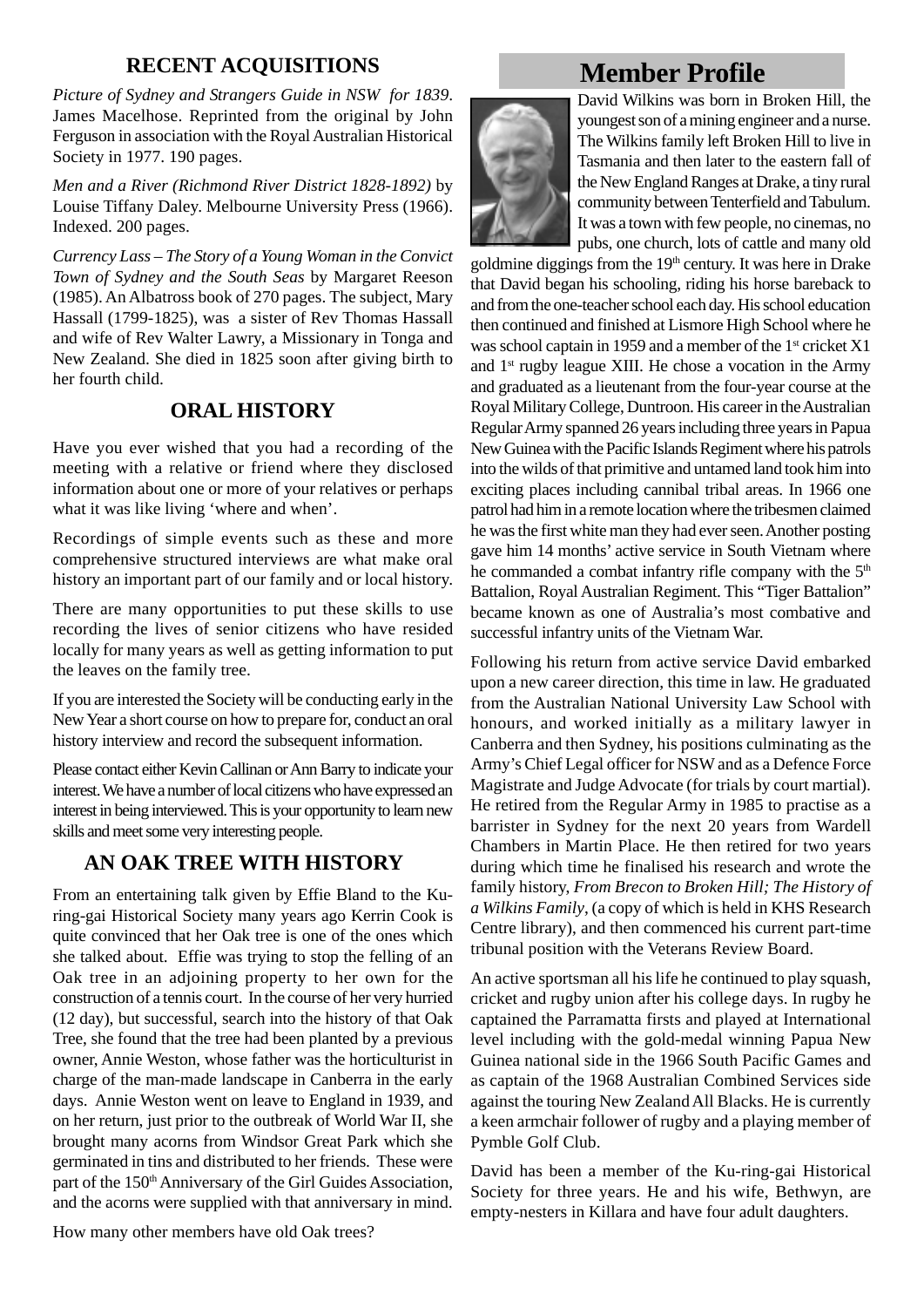# **History Notes**

### **OUR ONE PRIME MINISTER**



Prime Ministers Holt, McMahon, Gorton and Whitlam all either lived in Ku-ring-gai at one time of their life or attended school here - or both. Only one of our Prime Ministers, however, lived here for a major portion of his life. This was, of course, William Morris Hughes, perhaps better known as "Billy" Hughes or, as he preferred, "The Little Digger". It is well recorded that he resigned the Prime Ministership in 1923.

Much has been written about his national and international activities so we will focus for a moment on his time in our area. He held the seat of North Sydney from 1922 until 1949 when he moved to the new seat of Bradfield. He continued to represent Bradfield until his death in 1952 at the age of 90.

Information about his first wife, Elizabeth Cutts, is sketchy if indeed they married at all. Though he and Elizabeth had six children she played no role in his public life. This family lived at Lane Cove and was well cared for by the invariably absent politician. Elizabeth died in 1906.

In 1911 he married socialite Mary Campbell in Melbourne and she acted as hostess for him in Melbourne and Sydney. They came to 14 Nelson Road, Lindfield in 1925. They remained at this address for a number of years before moving to 43 Nelson Road. Number 43 had been the home of the opera singer/golfer Joan Hammond. Both homes remain.

He and Mary suffered a major tragedy in 1937 when their unmarried and beloved only child, Helen, died mysteriously in London just three days short of her 22nd birthday. It is now understood this was the result of a caesarean section which went wrong. The Sydney Morning Herald of 7-8 August 2004 reported that a son, David, was born who takes the view that some things in the past should be left in the past. It is unlikely her parents had been aware of the sad events as they were unfolding overseas.

Hughes was a shrewd somewhat irascible character - traits he exhibited even on the Killara Golf Course of which he was a member. He was a mediocre player but hard to beat and not beyond playing the "gamesmanship" card. They tell the story that he used his notoriously poor hearing to advantage. On one occasion his opponent asked him how many shots he had had on the hole. Twice Hughes feigned not to have heard and asked the opponent to repeat the question, adding on the second occasion his own question –

"How many shots are you?" The opponent replied "About 8" and asked Hughes for the third time how many **he** had had. To which Hughes replied "about 7".

*(It is admittedly stretching the truth a little to claim Hughes as "our Prime Minister" because he had long vacated that post by the time he came to Ku-ring-gai. Nevertheless, the fact he lived here for so many years and represented the area in Parliament would seem to give us the right to claim at least a part of him – along with claims by Wales, London, Balmain and Lane Cove.)*

#### **C. E. W. BEAN AUSTRALIA'S WW1 HISTORIAN**

Everyone who has read of the exploits of Australians at war would know something of C E W Bean. Charles Edwin Woodrow Bean MA, BCL (Oxon), LittD (Melb), journalist and historian was Australia's official historian in the First World War.

Born at Bathurst in 1879 where his father was Headmaster of All Saints College, he moved with his family to England at the age of ten where he completed his education. Some of his schooling was at Clifton College and in later years he applied the name Clifton to his homes. Returning to Australia in 1904 he was admitted to the NSW Bar. He joined the Sydney Morning Herald in 1908 and was posted to London in 1910, coming back in 1913.

He became Australia's official war correspondent and, with the rank of Captain, landed with the first contingent at Gallipoli. His many reports and subsequent publications covering Gallipoli and the Western Front, including the Battle of the Somme, made *C E W Bean* a household name. From 1919 through until 1942, among other activities, he devoted himself largely to writing Australia's official history of the War. His non-military commitments include founding the Parks and Playground Movement of NSW and also some involvement in the Town Planning Association.

He married Ethel Young in 1921. After travelling to England for specialist medical treatment he and Ethel settled in Roseville in 1925 – first at Recreation Avenue, later in Clifton, Ortona Avenue then at Clifton, 17 Eton Road, Lindfield where he and Ethel stayed until moving to Collaroy in 1965. He was, therefore, a firmly established resident of Ku-ring-gai. He died in 1968, Ethel in 1991.

Having in mind his role as Founder of the Parks and Playground Movement in NSW it is pertinent to note that his granddaughter, Anne Carroll OAM was, with others, a founder in 1994 of *Friends of the Ku-ring-gai Environment* (FOKE), a most active community group working to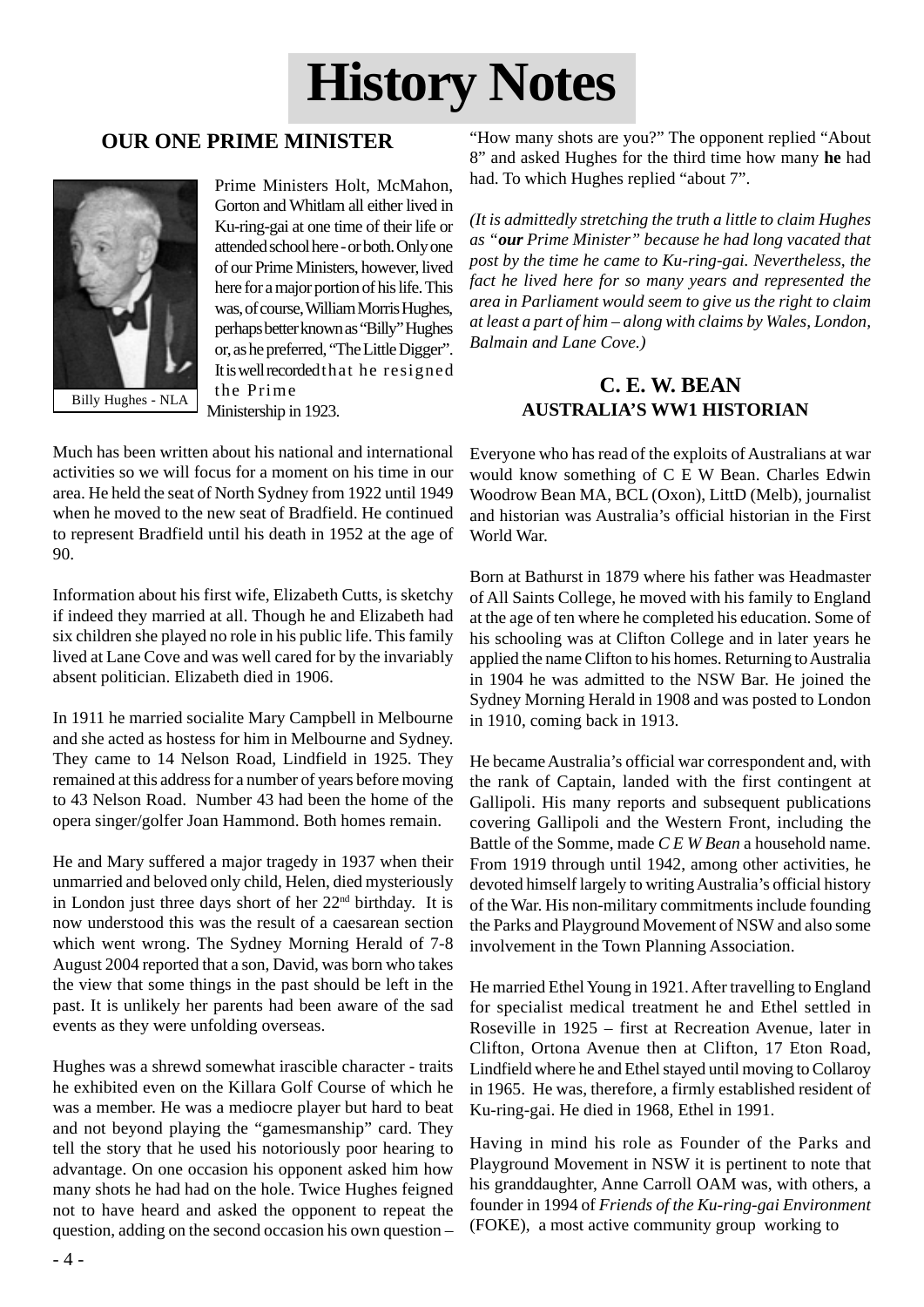preserve our local environment. She remains its long-term President.

#### **POLICE INCIDENTS IN THE 1830s**

Human nature has always perversely meant one person's misadventure can seem humorous to others. Nevertheless today's attitudes to decorum, political correctness and journalistic ethics simply would not countenance publishing reports such as these from The Sydney Herald during May 1831. Among the people who were reported for misadventures were:

*\* Margaret Williams, for being groggy, and it was strongly suspected all was not right in the upper stories, was ordered to be returned to government and in future to be assigned only to the Arcadian plains of the interior.*

*\* William Collins, for being comfortably coiled in the mud in the centre of George Street at one o'clock in the morning, was ordered seven days milling.*

*\* Catherine Kinsella, for obstructing the waters in the gutters, and reposing in them, was sentenced for one month to the third class in the factory.*

*\* William Christopher, for being picked up in the streets, roaring forth, "Old King Cole was a merry old Soul", at the very top of his voice, was ordered three days treading the mill.*

*\* Honora Higgins, for being so stultified to the rosy God, as to require a wheelbarrow to convey her to the watchhouse, was sentenced for one month to the third class in the factory. (Was "rosy God" a polite way of saying "grog"?)*

*\* Isabella West, for being muzzy and amputating a woman's finger, with a fine set of masticators, was consigned to the third class of the factory for one month.*

Nor was it only rum alone which brought police attention because;

\* William Morris and Mary Irving were sentenced each to two hours in the stocks, for being found the previous night in a loving embrace in the centre of the street, labouring under the fumes of rum.

Nor were womenfolk always featured. For example:

\* Bartholomew Flinn, who bore in his person a strong resemblance to an asthmatic gallipot, was placed at the bar enveloped in a sheepskin, in which rural garb he had been masquerading in the streets, evidently rather muzzy. Flynn (sic) endeavoured to persuade the Bench that hard work alone was the cause of his being rather "narvous;" but they considered hard drinking to be the more likely of the two and sent him to ruminate in the stocks for two hours.

#### **THE RISKS OF GOING "HOME"**

For several generations families continued to regard their country of origin as "home" and referred to it as such. Even today, some can recall older people using the term. "Home"

beckoned our first settlers and many who had money and the legal freedom to do so often responded to the call.

We have been conditioned to think of the long sea journey in those days as extremely hazardous. Risk there certainly was, particularly on the convict ships, but by no means was the trip as perilous as often portrayed. People continued to travel, risky or not. This comes to mind when reading the intriguing story of John Tawell who was in this country only from 1815 until 1838. In just nine of those years he made five return trips to England.

It was not at sea, however, that John Tawell was to meet his fate.

Tawell's story is too packed with events to be told adequately here other than in summary. Those wishing to learn more will find it in *Mort's Cottage*, in which Jill Buckland offers biographies of significant personages who lived for a time in an existing Double Bay residence carrying that name. The "Mort" is Thomas Sutcliffe Mort (1848-64) who figured prominently in the business and social life of early Sydney.

With a background as an apothecary and draper, John Tawell first came to Australia as a convict in 1815 having been convicted for forgery. He left behind excommunication from the Quakers, a jilted fiance, a shot-gun wife and a baby son. Governor Macquarie quickly appointed him to government positions including the Dawes Point Infirmary and Rum Hospital. Within several years he set up as an apothecary in Hunter Street and subsequently prospered hugely. He became a landowner, merchant, and shipowner of substance and was highly respected as a philanthropist. His wife and child joined him later. His children went to the same schools as the children of the leading citizens of the day. He mixed and did business with Simeon Lord, Mary Reiby, Robert Campbell, Samuel Terry and many others of like status. His holdings included land in Pitt, King, Cumberland, Sussex, Clarence, Kent and George Streets as well as land further afield in Newcastle, Maitland, Camden, Campbelltown, Gosford, Bathurst, Goulburn, Double Bay, the Hunters Hill peninsular, Glebe and Blackwattle Bay.

When he and his family finally returned "home" in October 1838 he had amassed a fortune estimated at £200,000 which put him amongst the richest men in the colony.

From this point his life took an amazing turn. His earlier criminal tendencies reasserted themselves but in even more serious form. This culminated in being hung for the poisoning murder of his mistress Sarah Hart, with whom he had a son. It was suspected his wife, Mary, had suffered the same fate just two months after the family's arrival back in England. The execution was in front of the County Hall in Aylesbury and attracted an audience of over 5000 people. It received wide coverage in the contemporary newspapers.

John Tawell did indeed take a risk in going "Home" but not from the sea. For him it proved fatal.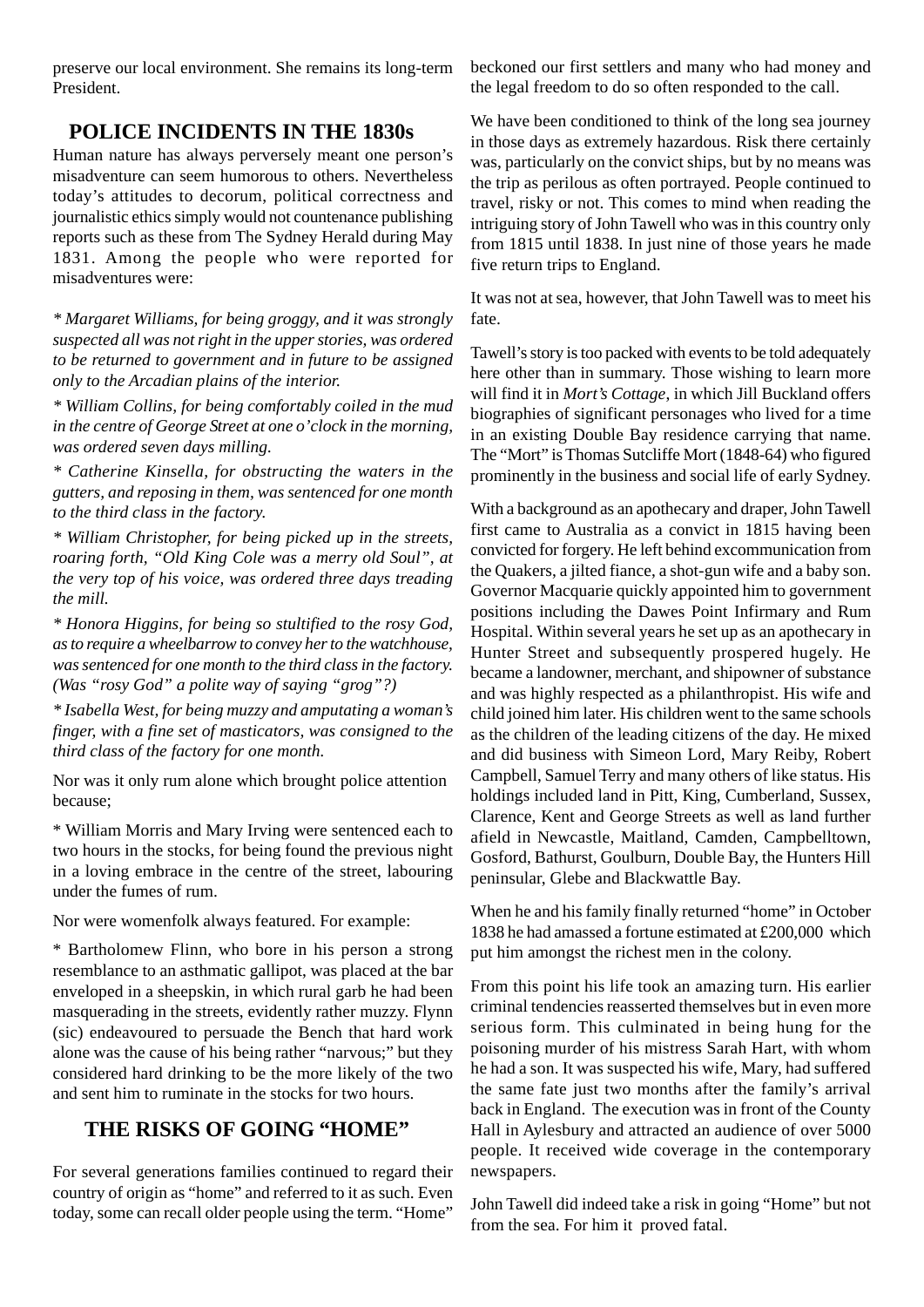## **Family Matters**

### **6 OCTOBER MEETING**

The 11am session attended by 33 members featured Shipping. Jo Harris described the 3-page hand-out she provided and the 20 books brought from her own library. There was a good exchange of information, numerous questions and answers, then members did individual research using books, microfiche and computers.

#### **2PM MEETING**

Jo mentioned the following items from the October issue of AFTC magazine:

- · caution with Gedcoms on the internet
- plea from Bath historian researching six young men convicted of highway robbery 1842 and transported to Tasmania
- feature on Port Macquarie Historical Society
- numerous good websites

Books and publications

- The Winding Sheet, about Port Macquarie, well indexed
- 75th anniversary issue of SAG journal Descent
- Aldine Centennial History of NSW on CD
- Masonic Hospitals of NSW
- · Business Who's Who of Australia 1965

#### Book reports

- The Speckled People, set in Ireland
- Billy Blue, with good advice in foreword: don't wait until you have all information before publishing.

Reports on Events and Activities

- · Jean Smith Australian Cavalcade of Fashion
- · Elaine Turnidge Victorian underwear at 'Carisbrooke'
- Catherine Williams went on a guided walk around Neutral Bay where her grandmother (who died aged 29) had been a domestic maid. This encouraged her to produce a book of 200 postcards in her grandmother's collection.

#### **Guest Speaker Ian Small**

Guest speaker Ian Small informed, entertained and greatly touched us with his talk entitled "The Kurrajongs", a Forgotten Australian Story. Ian was brought up in Inverell, studied WW1 for the HSC at the High School there but the Kurrajongs were never mentioned. There were no memorials or plaques in the town but Ian discovered the fascinating story in old newspapers.

The Kurrajongs was the biggest recruiting march, one of eight in NSW of which the best known is the Cooee march from Gilgandra. Ian advertised for relatives of the men and

soon got "hooked" on the story and the period. He interviewed people (found one aged 104, William John Finney), read diaries and letters, looked at photos. These men were part of the 33rd battalion formed at Armidale, also known as the New England Battalion. It left Australia in the ship "Marathon", crossed the English Channel in November 1916, the coldest winter for 40 years. Of the 114 from Inverell, at least 25 were killed. The Battalion was badly gassed at Villers-Bretonneux, some were seriously affected, one spent his remaining four years suspended in a saline bath at Randwick Military Hospital.

Ian has written the story as an historical novel, for which he won an award The cover features a photograph of Ian's wife's grandfather, one of the Kurrajongs. It is now in its 5th printing. He has written a second book about Sandakan, and is preparing a third with a Light Horse theme.

The raffle of pre-loved books was won by Aileen Sergel who chose "Phillip of Australia".

#### **SHIPPING ARRIVAL FORM**

A member has provided a form with ships and family names but neglected to put his or her own name at the top. The family names are: Ward, Shervey, Carkett, Garling. Would the member kindly ring Stella on 9449 4388, or leave a note of name and phone number in the rooms.

#### **USEFUL WEBSITES**

www.sl.nsw.gov.au/links/fhs NSW State Library - This site provides links to hundreds of sites - Australian and International

#### USE IT AS YOUR FIRST LINE OF RESEARCH

www.rahs.org.au Royal Australian Historical Society

www.sag.org.au Australia's first family history society.

www.scotlandspeople.gov.uk Scotland's site which has almost 50 millions records of all BDMs and wills (moderate fee - images available)

www.aftc.com.au Australian Family Tree Connections with indexes

www.familyhistoryonline.net UK Federation of Family History Societies

www.coraweb.com.au Australian gateway to many sites www.cyndislist.com Global gateway to genealogical lists

|                                                      | www.iwm.org.uk Imperial War Memorial, London |  |
|------------------------------------------------------|----------------------------------------------|--|
|                                                      | www.khfs.org.uk Kent Family History Society  |  |
|                                                      | www.motco.com Maps of early London           |  |
|                                                      | www.nas.gov.uk National Archives of Scotland |  |
| www.nationalarchives.ie National Archives of Ireland |                                              |  |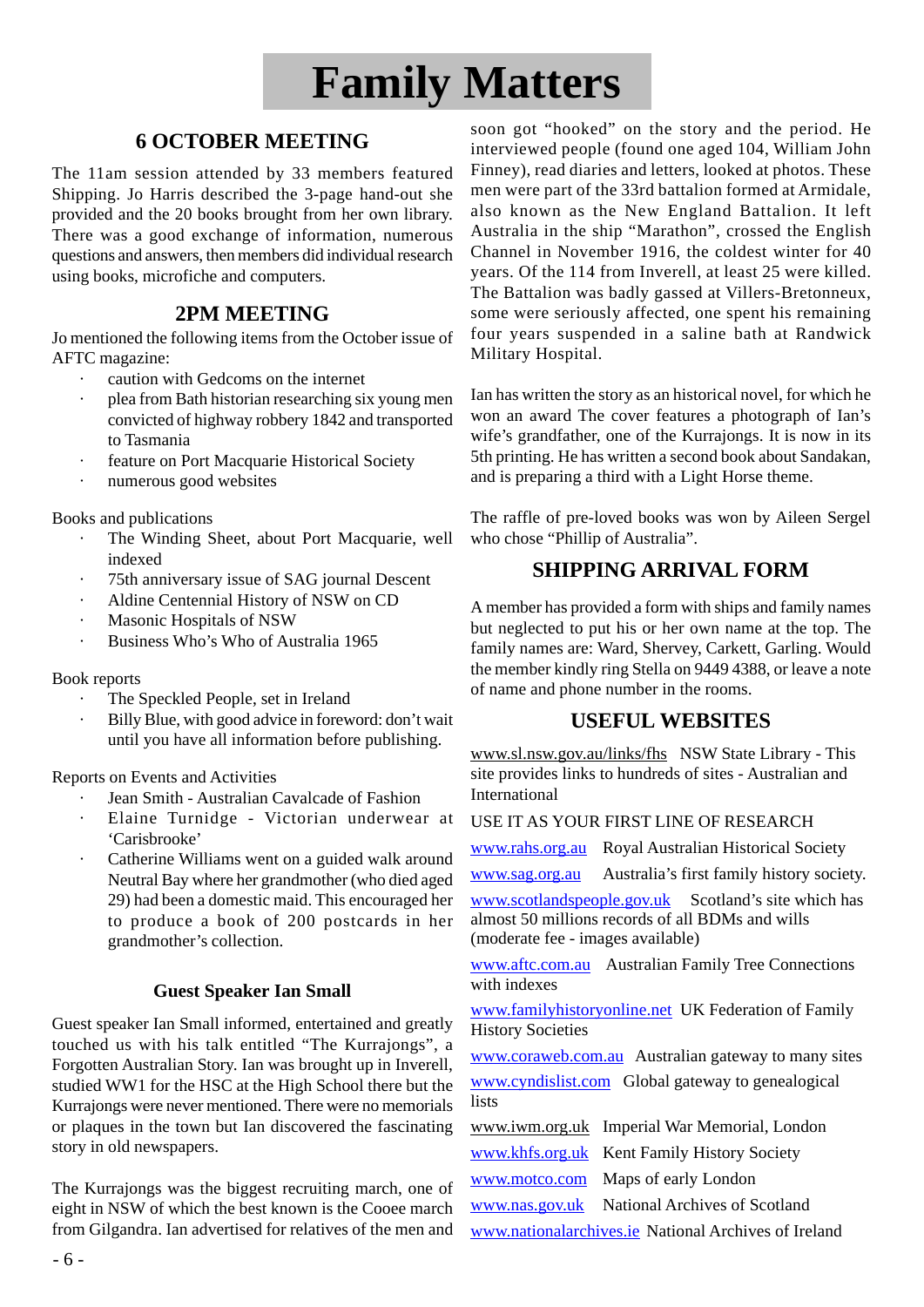1834

www.paul\_smith.doctors.org.uk Archaic medical term www.photolondon.org.uk Directory of photographs ryerson.arkangles.com Index from 131 Newspapers www.scotsgenealogy.com Scottish Genealogy Society Library www.sog.org.uk Society of Genealogists www.tracesmart.co.uk Living relatives www.genesreunited.com A UK site with over 7 million members www.nzrh.org.nz NZ Roll of Honour www.irelandoldnews.com Old Ireland Newspapers www.nzhistory.net.nz New Zealand history online www.londonburials.co.uk The London Burial Grounds www.sna.se National Atlas of Sweden www.archives.qld.gov.au Queensland State Archives www.awm.gov.au Australian War Memorial

www.nls.uk Scotish old maps

www.oldbaileyonline.org Criminal proceedings 1660-

www.cwgc.org Commonwealth War Graves www.cbccricketclub.com CBC cricket Club history www.bdm.nsw.gov.au NSW BDM Index online.justice.vic.gov.au Victorian BDM Index download images of all BDMs

www.naa.gov.au/services/family-historians National Archives of Australia - photo search and WW1 service records

www.familysearch.org LDS Family Search with Parish Records and International Genealogical Index

www.genuki.org.uk Genuki - UK and Ireland Genealogy. Leads to many different site.

www.rootsweb.com Rootsweb - Host for many Genealogical Groups

www.freebmd.org.uk Free BDM UK -

www.findmypast.com UK National Archives - BDMs from 1837, Census Records, Shipping. Free to search, but pay to view full record.

www.nationalarchives.gov.uk UK National Archives - Wills, service records, Census records, Shipping. Free to search, but pay to view full record.

http://mariners.records.nsw.gov.au Volunteer gradually recording passenger lists from all 19th century Shipping Records.

www.ancestry.com Ancestry.com is the largest family history site online with over 4 billion names in worldwide historical records, family tree services and genealogy. Subscription can be annual, quarterly, or monthly. Recently some Australian records have been included.

## **Built Heritage**

#### *Rendall* **and** *Tikinui,* **Heydon Avenue, Warrawee**



*Rendall* occupies a prominent site on the western corner of Heydon Avenue and the Pacific Highway, Warrawee. Designed by architect Byera Hadley, it was erected in 1917 by Gordon builder FS Underwood for

George Smith and his wife Alice who had married in 1903 in Bungendore.



*Tikinui,* next door at 2a Heydon Avenue, was designed by architects Waterhouse & Lake and erected in 1916 by Roseville builder James T Chambers. Their clients were George Alexander

Morey Smith and his wife Constance who were then living at No.40 Greengate Road, Killara.

In August 1916 Alice and Constance purchased the triangular piece of land that in total had frontages of 326ft to Heydon Avenue and just over 400ft to the highway. The vendor was William Morley Johnson, whose house *Gainsborough* then stood on the eastern corner of Heydon Avenue and the Highway. Designed by Mosman architect Rutledge Louat, *Gainsborough* had been erected in 1910 by Master Builder Thomas Jago.

It is believed both Smith families were related but it has not been possible to determine how. Constance was certainly related to the Moses brothers who for a time owned the first *Mahratta.*

George Smith, husband of Alice, was retired. George Alexander Morey Smith, husband of Constance, was a manufacturer and merchant. His firm, Smith Copeland & Co Ltd, is still in existence, in O'Riordan Street, Mascot.

The architects, Byera Hadley who designed *Rendall* and Waterhouse & Lake who designed *Tikinui*, were prominent practitioners of the early 1900s.

Hadley (1872-1937) commenced practice c.1895. Major commissions were the town halls for Botany and Willoughby, and Wesley College within the University of Sydney. In 1914 he became Head of the Department of Architecture at the Sydney Technical College. When Hadley died he bequeathed an amount to finance what is now known as the Byera Hadley Travelling Scholarship. Recipients include Ken Woolley and Lawrence Nield.

The partnership of Waterhouse & Lake began in 1908 and specialised in the Arts and Crafts style. One of the finest examples of their work is *Tulkiyan,* in Gordon, now listed on the State Heritage Register. Another is *Nutcote,* the Mediterranean style house at Neutral Bay, home of May Gibbs.